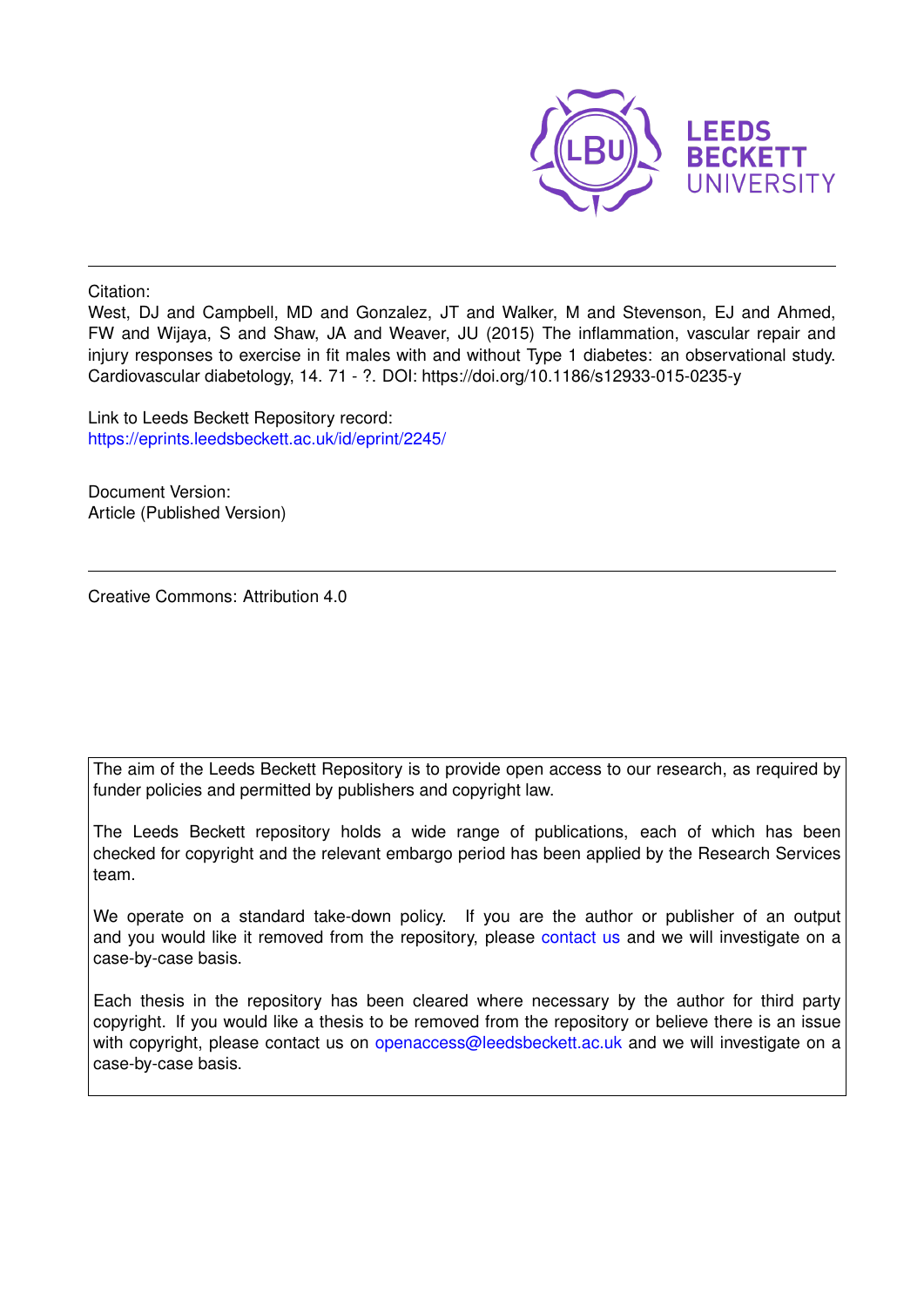







# The inflammation, vascular repair and injury responses to exercise in fit males with and without Type 1 diabetes: an observational study

Daniel J West<sup>1\*</sup>, Matthew D Campbell<sup>1</sup>, Javier T Gonzalez<sup>1</sup>, Mark Walker<sup>2</sup>, Emma J Stevenson<sup>1</sup>, Fahad W Ahmed<sup>2</sup> , Stephanie Wijaya<sup>2</sup>, James A Shaw<sup>2</sup> and Jolanta U Weaver<sup>2</sup>

## Abstract

Background: Type 1 diabetes is associated with raised inflammation, impaired endothelial progenitor cell mobilisation and increased markers of vascular injury. Both acute and chronic exercise is known to influence these markers in non-diabetic controls, but limited data exists in Type 1 diabetes. We assessed inflammation, vascular repair and injury at rest and after exercise in physically-fit males with and without Type 1 diabetes.

**Methods:** Ten well-controlled type 1 diabetes (27 ± 2 years; BMI 24 ± 0.7 kg.m<sup>2</sup>; HbA<sub>1c</sub> 53.3 ± 2.4 mmol/mol) and nine non-diabetic control males (27  $\pm$  1 years; BMI 23  $\pm$  0.8 kg.m<sup>2</sup>) matched for age, BMI and fitness completed 45-min of running. Venous blood samples were collected 60-min before and 60-min after exercise, and again on the following morning. Blood samples were processed for TNF-α using ELISA, and circulating endothelial progenitor cells (cEPCs; CD45<sup>dim</sup>CD34<sup>+</sup>VEGFR2<sup>+</sup>) and endothelial cells (cECs; CD45<sup>dim</sup>CD133<sup>-</sup>CD34<sup>+</sup>CD144<sup>+</sup>) counts using flow-cytometry.

Results: TNF-α concentrations were 4-fold higher at all-time points in Type 1 diabetes, when compared with control  $(P < 0.001)$ . Resting cEPCs were similar between groups; after exercise there was a significant increase in controls  $(P = 0.016)$ , but not in Type 1 diabetes  $(P = 0.202)$ . CEPCs peaked the morning after exercise, with a greater change in controls vs. Type 1 diabetes (+139 % vs. 27 %;  $P = 0.01$ ). CECs did not change with exercise and were similar between groups at all points ( $P > 0.05$ ). Within the Type 1 diabetes group, the delta change in cEPCS from rest to the following morning was related to HbA<sub>1c</sub> (r = -0.65, P = 0.021) and TNF-a (r = -0.766, P = 0.005).

**Conclusions:** Resting cEPCs and cECs in Type 1 diabetes patients with excellent HbA<sub>1c</sub> and high physical-fitness are comparable to healthy controls, despite eliciting 4-fold greater TNF-α. Furthermore, Type 1 diabetes patients appear to have a blunted post-exercise cEPCs response (vascular repair), whilst a biomarker of vascular injury (cECs) remained comparable to healthy controls.

Keywords: TNF-α, Endothelial progenitor cells, Circulating endothelial cells

\* Correspondence: [d.j.west@northumbria.ac.uk](mailto:d.j.west@northumbria.ac.uk) <sup>1</sup>

<sup>1</sup> Faculty of Health and Life Sciences, Northumbria University,

Newcastle-upon-Tyne, UK

Full list of author information is available at the end of the article



© 2015 West et al. This is an Open Access article distributed under the terms of the Creative Commons Attribution License [\(http://creativecommons.org/licenses/by/4.0\)](http://creativecommons.org/licenses/by/4.0), which permits unrestricted use, distribution, and reproduction in any medium, provided the original work is properly credited. The Creative Commons Public Domain Dedication waiver [\(http://](http://creativecommons.org/publicdomain/zero/1.0/) [creativecommons.org/publicdomain/zero/1.0/\)](http://creativecommons.org/publicdomain/zero/1.0/) applies to the data made available in this article, unless otherwise stated.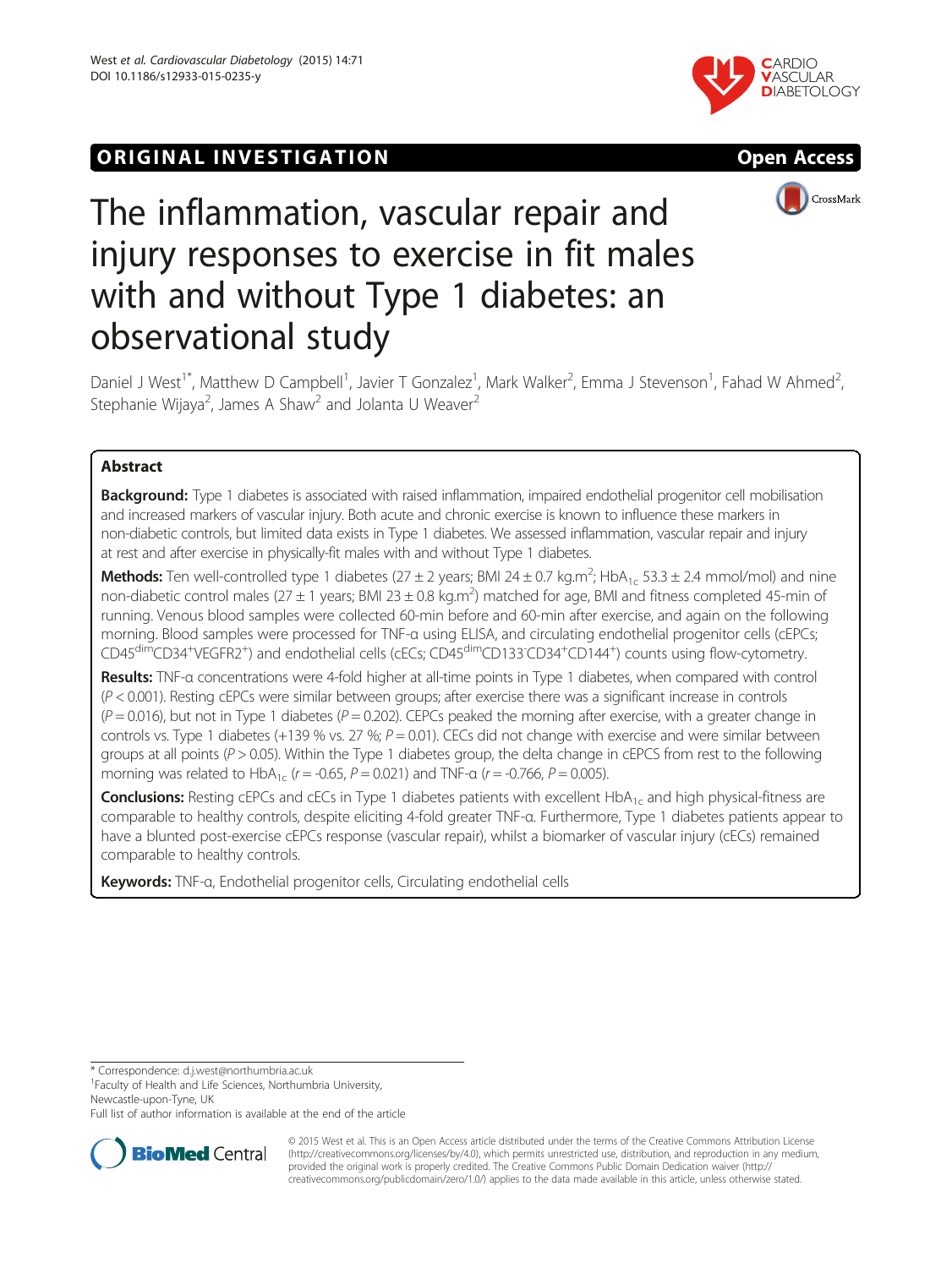#### Background

Exercise carries many health benefits for people with Type 1 diabetes [[1](#page-6-0)]. Of particular importance, regular physical exercise is associated with improvements in an array of cardiovascular risk factors such as cardiorespiratory fitness, endothelial function, and blood lipid profiles. These benefits are of significance given the raised cardiovascular risk and early mortality in these patients [\[2\]](#page-6-0).

Exposure to hyperglycaemia and chronic inflammation ultimately means that individuals with Type 1 diabetes demonstrate raised markers of vascular damage, such as circulating endothelial cells (cECs; [\[3](#page-6-0)]), and endothelial dysfunction [\[4](#page-6-0)], in comparison with healthy controls [\[4](#page-6-0), [3\]](#page-6-0). Accompanying this may be a reduction in circulating endothelial progenitor cell count (cEPCs; [\[4](#page-6-0), [5](#page-6-0)]); bone marrow derived cEPCs are highly important for vascular repair and protection [[5, 6](#page-6-0)] and are a significant predictor of endothelial function [[4, 7](#page-6-0)] and cardiovascular risk [[7\]](#page-6-0).

A single exercise bout has been shown to acutely raise cEPCs count in both healthy and patient populations [[8](#page-6-0)– [11](#page-6-0)]. For example, Rehman et al [\[8](#page-6-0)] demonstrated that a single bout of cycling exercise significantly raised cEPCs by ~4 fold after exercise, in sedentary over weight males. Similar increases in cEPCs after exercise have been demonstrated in healthy, physically fit individuals, as well as in sedentary individuals with chronic disease [[9\]](#page-6-0). However, data on the acute cEPCs response to exercise within Type 1 diabetes is lacking. Regular exercise training is associated with raised resting cEPCs and has a strong antiinflammatory effect [\[12, 13\]](#page-6-0). Indeed, these benefits are likely integral to the cardio-protective role regular exercise provides. With this in mind, and the association of Type 1 diabetes with reduced cEPCs and raised inflammation, it is of scientific importance to determine the acute cEPCs response to exercise within Type 1 diabetes patients.

Moreover, how the resting cEPCs, cECs and inflammatory status of physically fit type 1 diabetes patients compares to matched, non-diabetic controls would also be of interest. Physical fitness is a measure that is not considered within the existing literature comparing cEPCs (marker of vascular repair), cECs (marker of vascular damage) and inflammation in this population [\[4, 3\]](#page-6-0). Therefore, the aim of this study was to assess the cEPCs, cECs and inflammation at rest and in response to submaximal exercise in physically-fit males with and without Type 1 diabetes.

## Methods

#### Participants

Eligibility criteria for type 1 diabetes patients consisted of being aged between 18 and 35 years, a duration of diabetes > 2 years, and an  $HbA_{1c}$  < 8.0 % (64 mmol/mol). In addition, patients were required to be free of all diabetes-related complications including impaired awareness of hypoglycaemia

|                           | T <sub>1</sub> DM              | CON          | $P$ value |
|---------------------------|--------------------------------|--------------|-----------|
| Age (years)               | $27 + 2$                       | $27 + 1$     | $= 0.798$ |
| BMI ( $kg.m2$ )           | $74 + 0.7$                     | $23 + 0.8$   | $= 0.243$ |
| $VO2max (ml.kq.min-1)$    | $51.0 + 2.1$                   | $50.7 + 1.1$ | $=0.808$  |
| $HbA_{1c}$ (mmol/mol / %) | $53.3 \pm 2.4 / 6.9 \pm 0.2$ % |              |           |
| Diabetes duration (years) | $12 + 2.0$                     |              |           |

P calculated from independent samples t-test

BMI Body Mass Index,  $VO<sub>2max</sub>$  aerobic capacity

(assessed via the Clarke method [[14\]](#page-6-0)) and not receiving any medication other than insulin. Participants in both the Type 1 diabetes and control group had to be regularly and consistently undertaking exercise (participating in aerobic based exercise for a minimum of 30 min at a time, at least three times per week, for > 12 months). Smokers were excluded from both groups. Ten males with type 1 diabetes and nine non-diabetic male controls, matched for age, anthropometry, and fitness were recruited for this study (Table 1). Patients were treated with a basal-bolus regimen composed of long-acting insulins glargine  $(n = 8)$  or detemir  $(n = 2)$ , and rapid-acting insulin aspart. All patients were stable on their respective insulin regimen for a minimum of 1 year, and were familiar with carbohydrate counting, administering 1.0 ± 0.2 units of insulin aspart (IU) per 10 g of carbohydrate.

#### Preliminary testing

Fully informed written consent was obtained from all participants following the study's approval from local National Health Service Research Ethics Committee (13/ NE/0016). Type 1 diabetes participants attended the Newcastle National Institute for Health Research Clinical Research Facility exercise laboratory for a preliminary screening visit as described previously in detail [\[15](#page-6-0)], before returning to establish peak cardio-respiratory parameters during the completion of an incrementalmaximal treadmill running protocol as per the methods of Campbell et al [[15\]](#page-6-0), to determine the individual speed participants would run at during the experimental trial. The control group completed the same preliminary tests at the Exercise Physiology laboratory at Northumbria University.

#### Experimental design

Type 1 diabetes patients were fitted with a real-time continuous glucose monitor (Paradigm Veo, Medtronic diabetes, Northridge, CA, USA) >24 h prior to the laboratory visit with high and low alerts set to help maintain glycaemia within normal ranges prior to the experimental session. Participants did not exercise within 96 h of the experimental visit.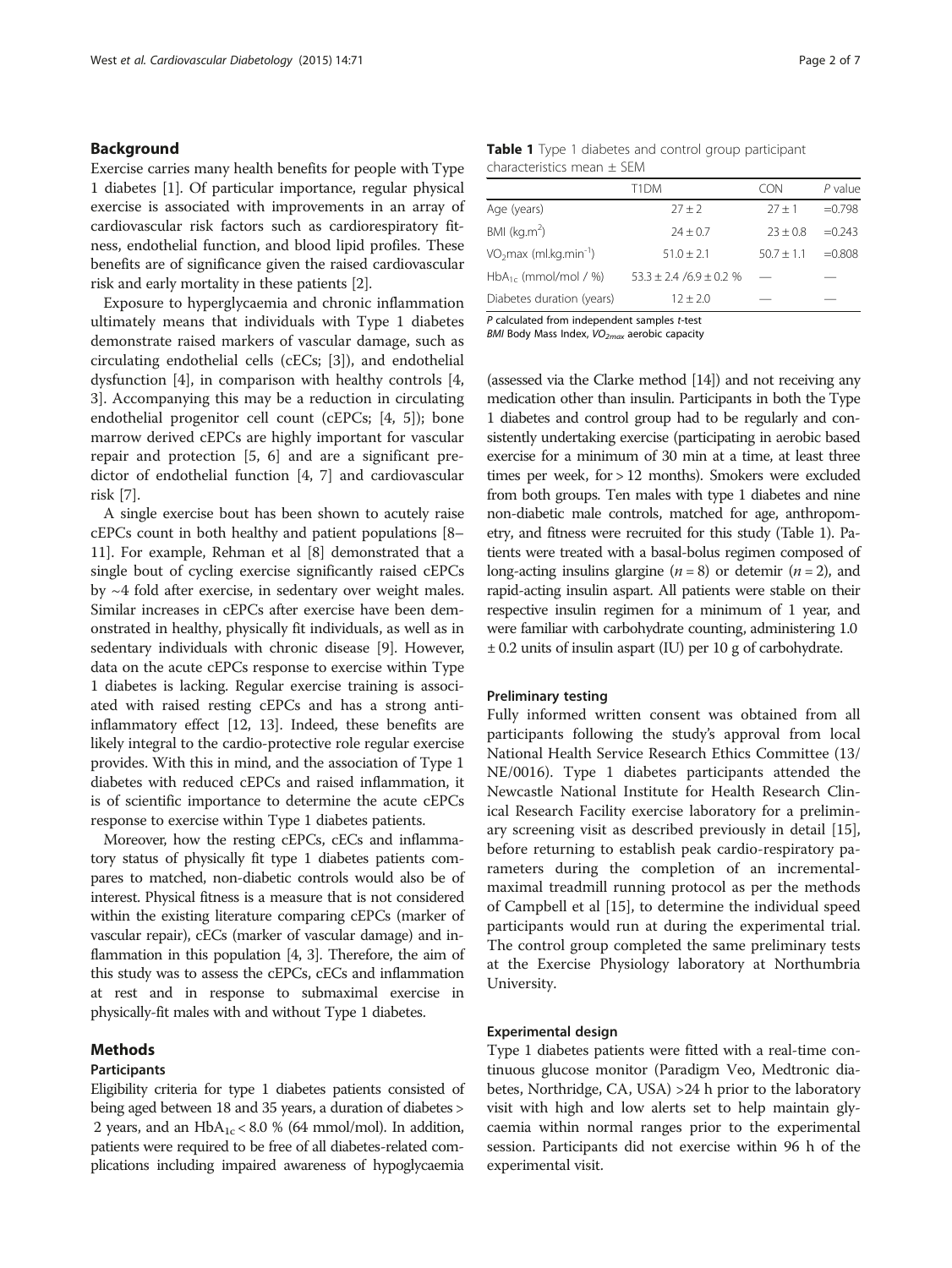On the experimental day participants were provided with standardised cereal-based breakfast and pasta-based lunch; prescribed by the research team. Participants arrived to the laboratory at 17:00 h. Following a resting blood sample participants consumed a pre-exercise carbohydrate bolus (corn flakes, peaches, semi-skimmed milk;  $1738 \pm 71$  kJ /  $415 \pm 17$  kcal) equating to 1.0 g.carbohydrate.kg $^{-1}$  body mass. With this meal, patients selfadministered a 25 %  $(2.0 \pm 0.5 \text{ IU})$  dose (i.e. a 75 % reduction [\[15](#page-6-0)–[19](#page-6-0)]) of rapid-acting insulin into the abdomen. Following this bolus, participants remained rested for 60 min, before commencing 45 min of treadmill running at a speed calculated to elicit 70 % of  $VO<sub>2max</sub>$ . This exercise intensity falls within current recommendations of the American College of Sports Medicine [[20\]](#page-7-0). All participants completed the exercise protocol and there were no hypoglycemic episodes within the Type 1 diabetes group.

After exercise, participants remained at rest for 60 min before a further blood sample was collected. Participants were then discharged from the laboratory. On the following morning, participants returned to the laboratory at 08:00 h for a further resting, fasted blood sample.

#### Blood sampling and data analysis

Venepuncture technique was used to collect 10 ml of whole blood at each respective sample point. After discarding the first four ml of collected blood, samples were evenly dispersed into a K2EDTA and lithium heparin tube. The lithium heparin tube was centrifuged for 15 min at 3000 rpm (4 °C) and stored at -80 °C for retrospective analysis of plasma Human TNF-α (Quantikine ELISA, R&D Systems, Roche Diagnostics, West Sussex, UK). The K2EDTA was sent for analysis of cEPCs and cECs immediately and was processed within 2 h [[21](#page-7-0)].

## Circulating endothelial progenitor cells and circulating endothelial cells

## Flow cytometry

100 μl of whole blood was incubated with 5 μl of V500 CD45 (BD Biosciences, Oxford, UK), 20 μl of PerCP-Cy5.5 CD34 (BD Biosciences, Oxford, UK), 5 μl of PE VEGFR-2+ (R&D Systems, Roche Diagnostics, West Sussex, UK), 5 μl APC CD133 (BD Biosciences, Oxford, UK), 10 μl FITC CD144 (BD Biosciences, Oxford, UK) for 30 min. Subsequently, 2 ml of pharmlyse (BD Biosciences, Oxford, UK) was used to lyse the red cells. The sample was then analysed by flow cytometry on BD FACS Canto™ II system and samples were run to approximately 500,000 total events. Analysis was carried out using BD FACSDiva™ software. On average 440,000 events were counted. CEPCs events were defined using the most recent definition of CD45<sup>dim</sup>CD34<sup>+</sup> VEGFR2 (KDR)<sup>+</sup>, as recommended by Van Craenenbroeck et al. [\[21\]](#page-7-0). Intra-assay variation (CD45<sup>dim</sup>CD34<sup>+</sup>VEGFR-2<sup>+</sup>)

was less than 8 %. The results were expressed as % leuko-cytes [\[22, 21\]](#page-7-0). CECs events were defined as CD45<sup>dim</sup>CD133<sup>-</sup> CD34<sup>+</sup>CD144<sup>+</sup> [\[23, 24](#page-7-0)].

#### Statistical analysis

Statistical analysis was performed using PASW Statistics 18 software (IBM, Armonk, NY) with significance set at  $p \le 0.05$ . Plasma TNF- $\alpha$  responses were analysed using mixed model ANOVA (group\*time) and are presented as mean ± SEM. CEPCs and CECs responses were assessed using two-way Friedman's analysis and are presented as median ± IQR. Between group differences, and comparisons of the delta-change in cEPCs and cECs counts, were assessed using Mann-Whitney U test. Relationships were assessed with Pearsons product moment correlation coefficient or Spearman's rank order correlation coefficient.

## Results

## TNF-α

Plasma TNF- $\alpha$  responses are presented in Fig. 1. There was no group\*time interaction  $(P = 0.324)$ , or change over time ( $P = 0.103$ ), however there was a significant effect of group ( $P < 0.001$ ). The Type 1 diabetes group elicited  $~4$  fold greater TNF-α concentrations at all sample points, when compared to control (Fig. 1).

#### CEPCs & cECs

CEPCs counts are presented in Fig. [2a.](#page-4-0) Baseline cEPCs counts were similar between groups (Fig. [2a\)](#page-4-0). There was a significant increase in cEPCs counts after exercise within the control group  $(P = 0.016)$ , however, there was no change within the Type 1 diabetes patients  $(P = 0.202)$ . CEPCs counts peaked the morning after exercise within the control group (Fig. [2a](#page-4-0)) and the delta change, from



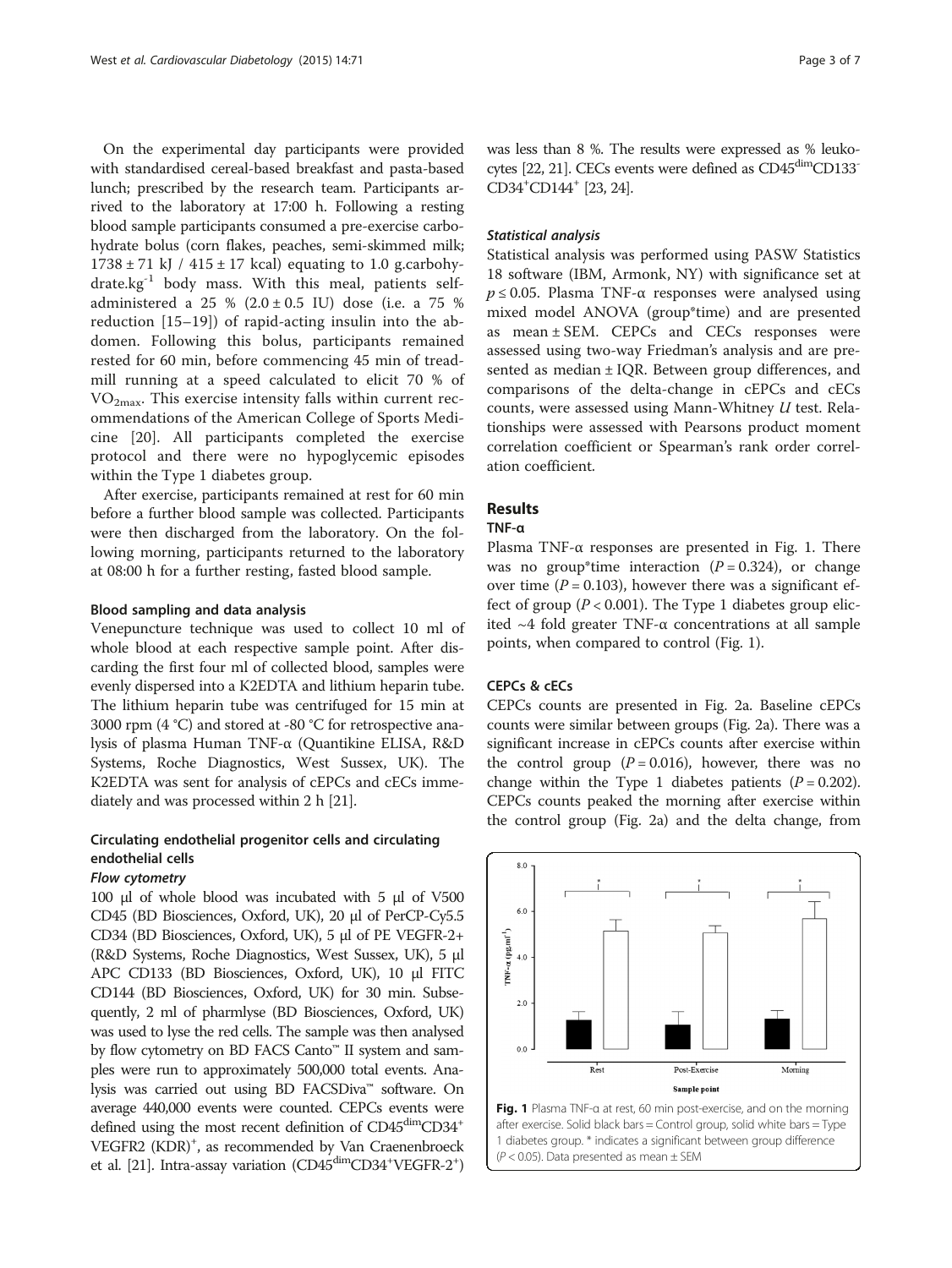<span id="page-4-0"></span>

baseline to morning, tended to be greater within the control group (Fig. 2b;  $P = 0.09$ ). The median cEPCs count increased by 139 % and 27 % in the control and type 1 diabetes groups, respectively  $(P = 0.01)$ . CECs count responses are presented in Fig. [3.](#page-5-0) CECs count was similar at all-time points between groups, and there was no significant change in cECs with exercise within either Type 1 diabetes ( $P = 0.179$ ) or control ( $P = 0.236$ ) groups.

#### Relationships between variables

Within the Type 1 diabetes group, the delta change in cEPCS from rest to the following morning was related to HbA<sub>1c</sub> (r = -0.65, P = 0.021) and TNF- $\alpha$  (r = -0.766,  $P = 0.005$ ). There were no other significant relationships

between cEPCs, cECs and TNF-α and participant characteristics ( $VO<sub>2peak</sub>$ , BMI, age and duration of diabetes) in either the control or Type 1 diabetes group.

#### **Discussion**

This study aimed to examine cEPCs, cECs and TNF-α at rest, and in response to acute submaximal exercise, in physically fit males with and without Type 1 diabetes. This study is the first of this kind and we have shown that resting cEPCs and cECs were similar between groups, despite patients demonstrating  $~14$  fold greater TNF-α concentrations. However, the increase in cEPCs was blunted in the patients, with the change from rest to the morning following exercise being ~112 % lower in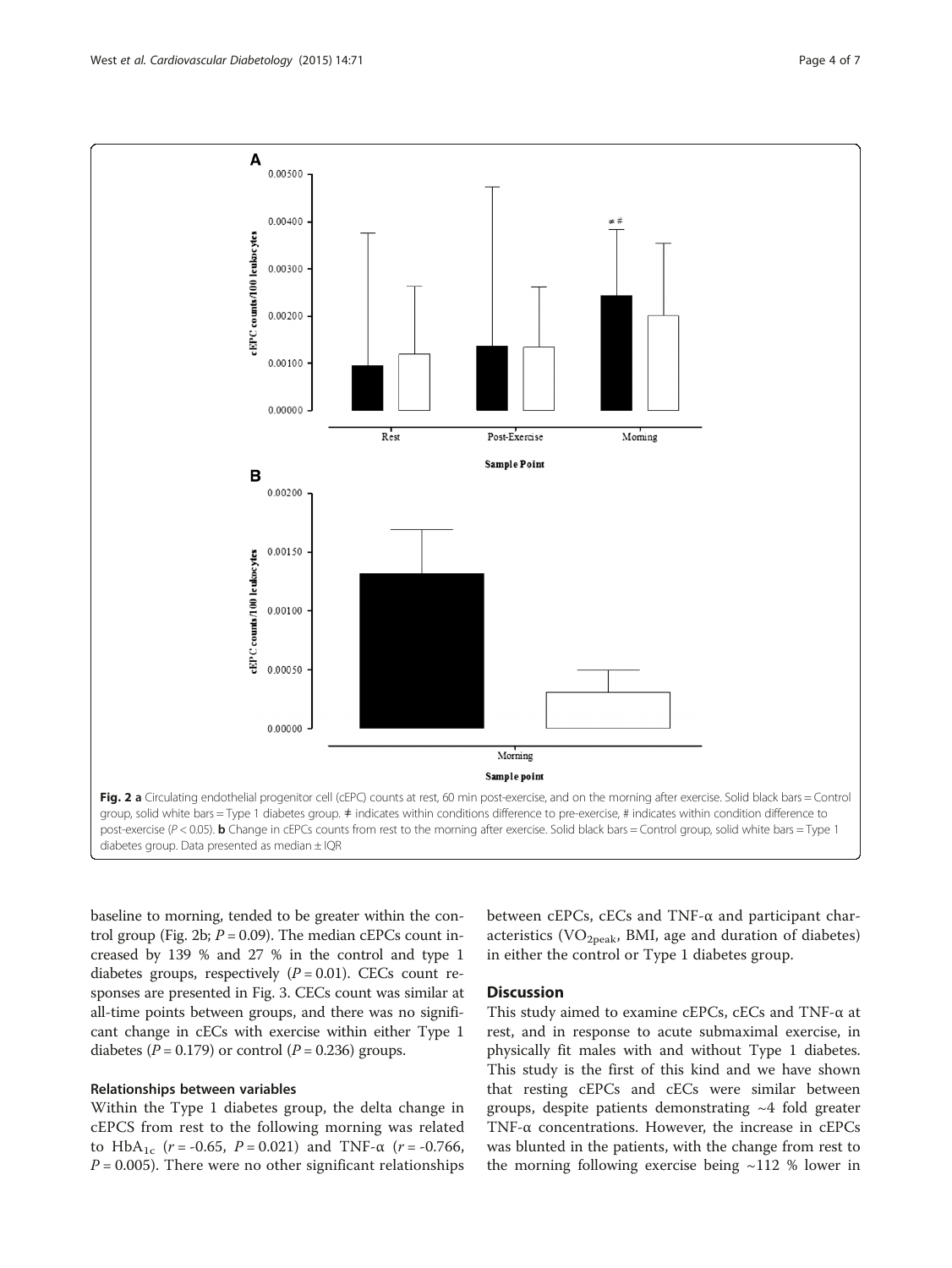<span id="page-5-0"></span>

Type 1 diabetes, when compared to control participants. Furthermore, our data showed that this blunted response within the Type 1 diabetes group appeared to be predicted by  $HbA_{1c}$  and TNF- $\alpha$  concentrations.

#### Resting cEPCs and cECs

Our finding that resting cEPCs and cECs were similar between groups is in agreement with Fadini et al. [[25](#page-7-0)], but also contrasts with other literature in the area [\[4](#page-6-0), [3](#page-6-0)]. In comparison with Sibal et al. [[4](#page-6-0)], the Type 1 diabetes patients of this study were of comparable age and had similar duration of diabetes and also shared a raised inflammatory state. The difference in the findings are potentially explained by the high cardio-respiratory fitness and excellent glycemic control of our patients (HbA1c  $\sim$ 7 %, 53 mmol/ mol vs.  $\sim$ 8.5 %, 69.4 mmol/mol [\[4](#page-6-0)]). Indeed, the partici-pants in the study of Fadini et al. [\[25](#page-7-0)] also had good  $HbA_{1c}$ (~7.7 %). Whilst the relationship between glycemic control and cEPCs is established in Type 2 diabetes and acute myocardial infarction [[26](#page-7-0), [27](#page-7-0)], there are few studies in Type 1 diabetes. Most recently it has been shown that in children with Type 1 diabetes, cEPCs count was inversely related with  $HbA_{1c}$  [\[28\]](#page-7-0). In our study, it should be reassuring to both patients and clinicians that after achieving good glycemic control cEPCs were comparable to healthy controls. However, since our patients were also very fit, it would be interesting to investigate the change in  $HbA_{1c}$  and cardiorespiratory fitness both independently, and concomitantly (e.g. via an exercise training programme), to provide further insight into the normalised cEPCs we show.

#### cEPCs response to exercise

This is the first study to examine acute exercise and cEPCs regulation in Type 1 diabetes and our findings suggest that regulation of cEPCs release in response to an exercise stimulus may be abnormal despite eliciting normal resting cEPCs and excellent glycemic control. Research

examining the bone marrow biology of both animals and patients with diabetes confirms that bone marrow function is impaired [[29](#page-7-0)] which may reduce cEPCs mobilisation [\[25](#page-7-0)]. Recent research has shown that the mobilisation of cEPCs in response to administration of recombinant granulocyte colony-stimulating factor is impaired in diabetes patients [\[25\]](#page-7-0). Speculatively, bone marrow function may also have contributed to the blunted cEPCs response to exercise demonstrated in the Type 1 diabetes patients.

It is well established that resting cEPCs are normal or high in active individuals [\[13, 9](#page-6-0)], thus it is of interest that both groups of participants in our current study had a cardio-respiratory fitness (VO<sub>2max</sub> 50 ml.kg.min<sup>-1</sup>) which would categorise them as excellent, or above average (average VO<sub>2max</sub> for males aged ~27 being ~42 ml.kg.min<sup>-1</sup> [[20](#page-7-0)]). Earlier research has described  $~4$  fold higher cEPCs in trained marathon runners when compared to sedentary control participants [\[13](#page-6-0)], and there is evidence that regular aerobic-exercise training is an effective intervention to raise cEPCs in both healthy [\[13](#page-6-0)] and patient populations [\[9,](#page-6-0) [30](#page-7-0)]. Potentially, the regular aerobic exercise engaged in by the participants in this study, evidenced by high cardiorespiratory fitness, may additionally explain the comparable resting cEPCs shown.

#### Inflammation and cEPCs

Our study provides another interesting finding that the comparable cEPCs and cECs between groups were concomitant with ~4 fold higher TNF-α concentrations seen in our Type 1 diabetes patients. The raised inflammation is in agreement with our previous data of Sibal et al. [[4](#page-6-0)]. There is evidence, in advanced cardiovascular disease patients, that cEPCs are reduced potentially due to the myelosuppressive effects of TNF- $\alpha$  [[31](#page-7-0)]. Furthermore, three months of TNF-α inhibitory drug treatment has been shown to significantly raise cEPCs in rheumatoid arthritis patients [[32](#page-7-0)]. Further research is required to investigate the interaction between the anti-inflammatory effects of regular exercise in populations which experience chronic inflammation, such as Type 1 diabetes.

We show for the first time that despite the excellent glycemic control and high physical fitness of the Type 1 diabetes patients there was a blunting of the rise in cEPCs elicited after exercise. Shear stress, increased nitric oxide (NO) production, through increased activity of endothelial nitric oxide synthase, and hypoxia are suggested to be key stimuli that contribute to the mobilisation of cEPCs with exercise [[33,](#page-7-0) [9](#page-6-0)]. However, in some instances oxidative stress can reduce NO availability, which could, speculatively, attenuate the signal for cEPCs mobilisation. Recent research has shown that well controlled Type 1 diabetes patients demonstrate increased oxidative stress during aerobic exercise, in comparison with non-diabetic control participants [\[34](#page-7-0)].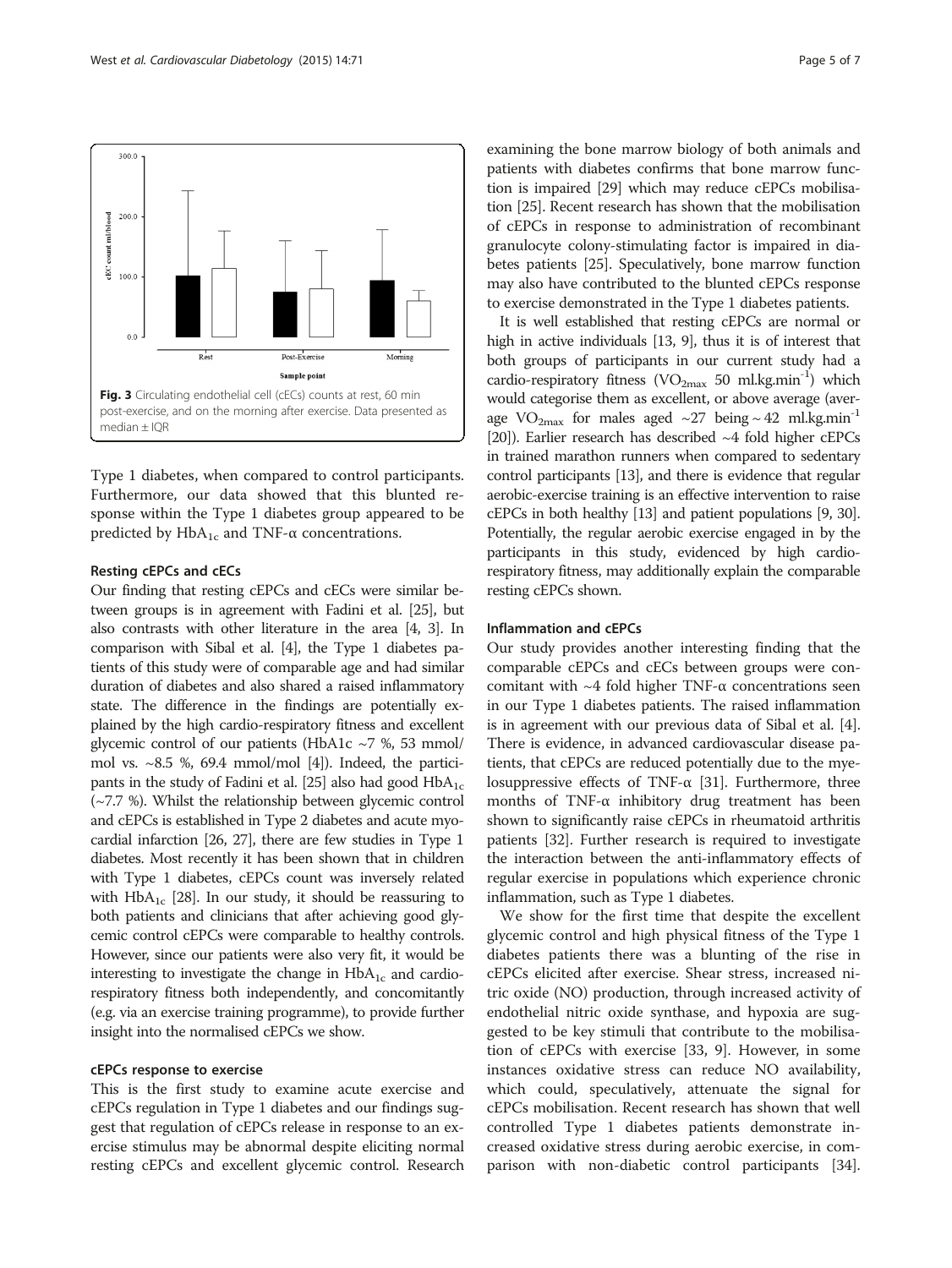<span id="page-6-0"></span>Furthermore, there may also be a role for the myelosuppressive effect of TNF-α in these responses. Future research should examine the role of both oxidative stress and inflammatory signalling in the acute cEPCs response to exercise.

Although this study is limited by a relatively small sample size, it is important to consider the homogenous group that were observed, with patients all male, aged 19–34 years,  $HbA_{1c}$  range of 6–7.9 %, and all physically fit; as such, the importance of these data should not be underestimated. Future research should explore how improving  $HbA_{1c}$  independently of improving physical fitness influences markers of vascular repair at rest and in response to exercise. Conversely, it would be of interest to explore if improving physical fitness can rescue the deleterious effect of poor glycaemic control on cEPCs regulation. Furthermore, the role of the insulin species patients are treated with could be an additional factor to consider when examining the impact of exercise on cEPCs in this population [\[35\]](#page-7-0).

#### **Conclusions**

In conclusion, Type 1 diabetes patients with high cardiorespiratory fitness and excellent glycemic control present normal resting markers of vascular repair (cEPC's) and injury (cECs), despite being in a persistent inflammatory state (raised TNF- $\alpha$ ). However, the cEPCs response to acute exercise appears blunted, potentially limiting the cardiovascular benefits of exercise.

#### Abbreviations

EPC: Response to exercise in Type 1 diabetes; cEPC: Circulating endothelial progenitor cell; cEC: Circulating endothelial cell; HbA1c: Glycated haemoglobin; TNF-α: Tumour Necrosis Factor Alpha; VO<sub>2mav</sub>: Maximum oxygen uptake.

#### Competing interests

The authors declare that they have no competing interests.

#### Authors' contributions

MDC, JUW, JG, FA, contributed to the conception and design of the study and researched data and reviewed/edited the manuscript. MW & JAS aided in participant recruitment, data analysis and reviewed/edited the manuscript. FWA, SW performed flow cytometry, data interpretation and reviewed/edited the manuscript. EJS aided in data collection and reviewed/edited the manuscript. DJW contributed to the conception, design, data collection and wrote the manuscript. DJW is the guarantor of this work and, as such, had full access to all of the data in the study and takes full responsibility for the integrity of the data and the accuracy of the data analysis. All authors read and approved the final manuscript.

#### Acknowledgements

The authors thank the study participants for their time, effort and commitment, and the research team at the NIHR Clinical Research Facility, Newcastle University, for their assistance. This study was funded by Northumbria University strategic investment fund and Gateshead Diabetes Research Grant and Gateshead Health NHS Trust.

#### Author details

<sup>1</sup> Faculty of Health and Life Sciences, Northumbria University, Newcastle-upon-Tyne, UK. <sup>2</sup>Institute of Cellular Medicine, Newcastle University, Newcastle-upon-Tyne, UK.

Received: 20 April 2015 Accepted: 27 May 2015 Published online: 05 June 2015

#### References

- 1. Chu L, Hamilton J, Riddell MC. Clinical management of the physically active patient with type 1 diabetes. Phys Sportsmed. 2011;39:64–77.
- 2. de Ferranti SD, de Boer IH, Fonseca V, Fox CS, Golden SH, Lavie CJ, et al. Type 1 diabetes mellitus and cardiovascular disease: a scientific statement from the American Heart Association and American Diabetes Association. Diabetes Care. 2014;37:2843–63.
- 3. Asicioglu E, Gogas Yavuz D, Koc M, Ozben B, Yazici D, Deyneli O, et al. Circulating endothelial cells are elevated in patients with type 1 diabetes mellitus. Eur J Endocrinol. 2010;162:711–7.
- 4. Sibal L, Aldibbiat A, Agarwal SC, Mitchell G, Oates C, Razvi S, et al. Circulating endothelial progenitor cells, endothelial function, carotid intima-media thickness and circulating markers of endothelial dysfunction in people with type 1 diabetes without macrovascular disease or microalbuminuria. Diabetologia. 2009;52:1464–73.
- 5. Fadini GP, Ferraro F, Quaini F, Asahara T, Madeddu P. Concise review: diabetes, the bone marrow niche, and impaired vascular regeneration. Stem Cells Transl Med. 2014;3:949–57.
- 6. Hernandez SL, Gong JH, Chen L, Wu IH, Sun JK, Keenan HA, et al. Characterization of circulating and endothelial progenitor cells in patients with extreme-duration type 1 diabetes. Diabetes Care. 2014;37:2193–201.
- 7. Hill JM, Zalos G, Halcox JP, Schenke WH, Waclawiw MA, Quyyumi AA, et al. Circulating endothelial progenitor cells, vascular function, and cardiovascular risk. N Engl J Med. 2003;348:593–600.
- 8. Rehman J, Li J, Parvathaneni L, Karlsson G, Panchal VR, Temm CJ, et al. Exercise acutely increases circulating endothelial progenitor cells and monocyte-/ macrophage-derived angiogenic cells. J Am Coll Cardiol. 2004;43:2314–8.
- 9. Volaklis KA, Tokmakidis SP, Halle M. Acute and chronic effects of exercise on circulating endothelial progenitor cells in healthy and diseased patients. Clin Res Cardiol. 2013;102:249–57.
- 10. Thorell D, Borjesson M, Larsson P, Ulfhammer E, Karlsson L, DuttaRoy S. Strenuous exercise increases late outgrowth endothelial cells in healthy subjects. Eur J Appl Physiol. 2009;107:481–8.
- 11. Van Craenenbroeck EM, Vrints CJ, Haine SE, Vermeulen K, Goovaerts I, Van Tendeloo VF, et al. A maximal exercise bout increases the number of circulating CD34+/KDR+ endothelial progenitor cells in healthy subjects. Relation with lipid profile. J Appl Physiol. 2008;104:1006–13.
- 12. Palmefors H, DuttaRoy S, Rundqvist B, Borjesson M. The effect of physical activity or exercise on key biomarkers in atherosclerosis–a systematic review. Atherosclerosis. 2014;235:150–61.
- 13. Bonsignore MR, Morici G, Santoro A, Pagano M, Cascio L, Bonanno A, et al. Circulating hematopoietic progenitor cells in runners. J Appl Physiol. 2002;93:1691–7.
- 14. Clarke WL, Cox DJ, Gonder-Frederick LA, Julian D, Schlundt D, Polonsky W. Reduced awareness of hypoglycemia in adults with IDDM. A prospective study of hypoglycemic frequency and associated symptoms. Diabetes Care. 1995;18:517–22.
- 15. Campbell MD, Walker M, Trenell MI, Jakovljevic DG, Stevenson EJ, Bracken RM, et al. Large pre-and postexercise rapid-acting insulin reductions preserves glycemia and prevents early-but not late-onset hypoglycemia in patients with Type 1 diabetes. Diabetes Care. 2013;36:2217–24.
- 16. Campbell MD, Walker M, Trenell MI, Luzio S, Dunseath G, Tuner D, et al. Metabolic implications when employing heavy pre- and post-exercise rapid-acting insulin reductions to prevent hypoglycaemia in type 1 diabetes patients: a randomised clinical trial. PLoS One. 2014;9, e97143.
- 17. Campbell MD, Walker M, Trenell MI, Stevenson EJ, Turner D, Bracken RM, et al. A low-glycemic index meal and bedtime snack prevents postprandial hyperglycemia and associated rises in inflammatory markers, providing protection from early but not late nocturnal hypoglycemia following evening exercise in type 1 diabetes. Diabetes Care. 2014;37:1845–53.
- 18. West DJ, Morton RD, Bain SC, Stephens JW, Bracken RM. Blood glucose responses to reductions in pre-exercise rapid-acting insulin for 24 h after running in individuals with type 1 diabetes. J Sports Sci. 2010;28:781–8.
- 19. Rabasa-Lhoret R, Bourque J, Ducros F, Chiasson JL. Guidelines for premeal insulin dose reduction for postprandial exercise of different intensities and durations in type 1 diabetic subjects treated intensively with a basal-bolus insulin regimen (ultralente-lispro). Diabetes Care. 2001;24:625–30.